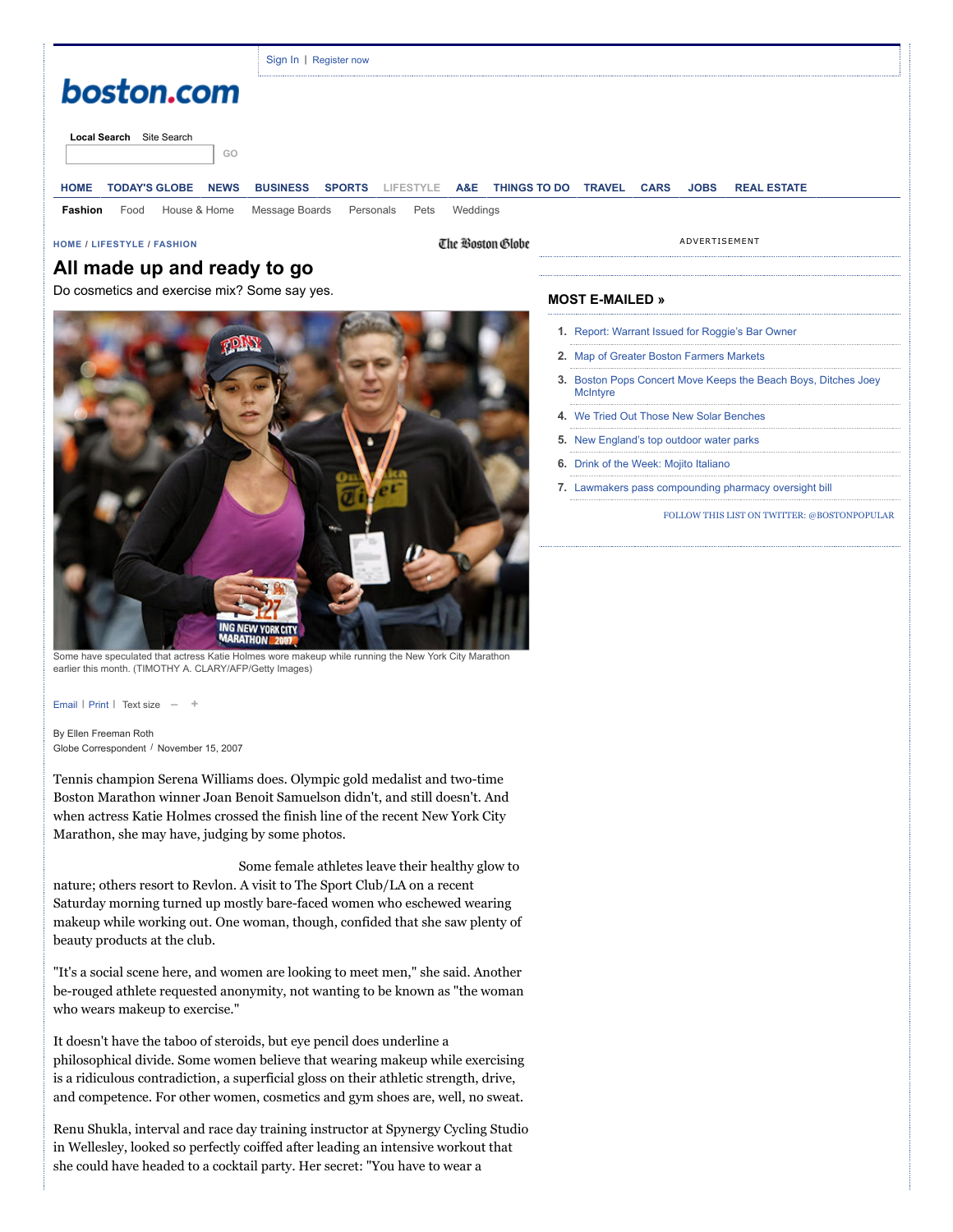bandana, which contains the trickle of sweat down your face so your makeup stays." Why the effort? "I feel naked without makeup. I'm the face of the class, and makeup gives me added confidence. It's about projecting wellness and a healthy image."

That's true, according to research by anthropologist Dr. Nina Jablonski at Pennsylvania State University, author of "Skin: A Natural History." "People use cosmetics for temporary alterations to announce their attractiveness, mood, or sexual availability," Jablonski told The New York Times.

While decorating our faces has anthropological roots, when it comes to routine exercise women seem to be focusing less on a matte finish than on a mat to finish their abdominal work.

"In the last 10 years, women have not been wearing much makeup when they work out," observed Julia Upjohn, a spa director at Bosse Sports in Sudbury. "We don't see much more than tinted moisturizer. Twenty years ago, women were wearing more. Looking good is very important to women, though, and now it's about the fit and cut of their workout clothing."

Before marathoner and triathlete Patricia Hambrick of Weston hits the road, she applies only sunscreen or, in the winter, Bag Balm, a salve created to soothe irritation on cows' udders. "It's gross, but you need to protect your skin so you look more beautiful when you're not running."

"Sunscreen is a must if you're exercising outside, and some makeup contains sunscreen," according to dermatologist and marathoner Dr. Robin Travers of SkinCare Physicians in Chestnut Hill. "But if you're prone to acne, wearing makeup will make it worse because sweat combined with oils and powders can clog your pores."

Still, Travers herself always wears lipstick when she runs. "I have to wear lip balm with sunscreen anyway, so why not wear some with tint? I channel Kathrine Switzer, the first woman to officially enter and run the Boston Marathon (in 1967)." Switzer wore lipstick, though her boyfriend warned her to remove it because "somebody might see you are a girl and not let you run," she recounted in her book "Marathon Woman." She was nearly thrown out by a race official.

"In the early days, I was trying to show people that you can be feminine and still be an athlete," Switzer said. "That's not an issue now. In industrialized nations, we revere our women athletes and don't feel that they're any less feminine because they're not wearing makeup. But I like dressing up and looking good, so in a race I always wear makeup. When I train alone, though, I don't - unless I'm with my husband and planning a seduction afterwards."

© Copyright 2007 Globe Newspaper Company.